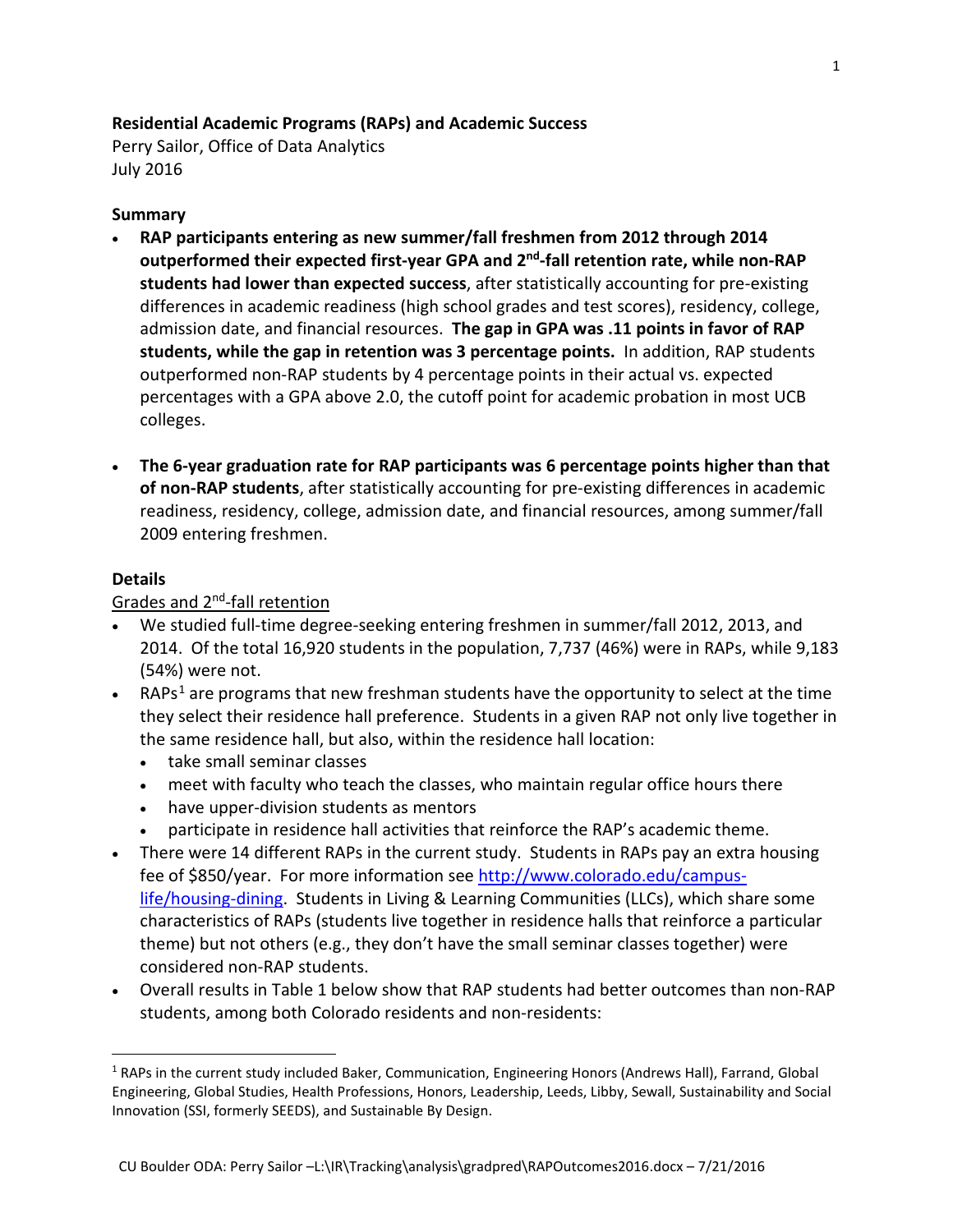|                  |                   |       | Average 1 <sup>st</sup> - | <b>GPA above</b> | <b>Retained</b> |  |
|------------------|-------------------|-------|---------------------------|------------------|-----------------|--|
| <b>Residency</b> | <b>RAP Status</b> | N     | year GPA                  | 2.0              | $2nd$ fall      |  |
| Non-resident     | <b>RAP</b>        | 3,594 | 2.85                      | 89%              | 83%             |  |
|                  | Not RAP           | 4,136 | 2.66                      | 83%              | 81%             |  |
| Resident         | <b>RAP</b>        | 4,143 | 3.09                      | 93%              | 91%             |  |
|                  | <b>Not RAP</b>    | 5,047 | 2.85                      | 87%              | 85%             |  |
| Overall          | <b>RAP</b>        | 7,737 | 2.98                      | 91%              | 87%             |  |
|                  | Not RAP           | 9,183 | 2.77                      | 85%              | 83%             |  |

Table 1. Outcomes by RAP status, fall 2012-14 freshmen, by residency.

• These results were also generally quite consistent across colleges, as shown in Table 2. The exception is the retention rate in CMCI.

|                      | <b>RAP</b>     |       | Average 1st <sub>-</sub> | <b>GPA above</b> | <b>Retained</b> |
|----------------------|----------------|-------|--------------------------|------------------|-----------------|
| <b>Entry College</b> | <b>Status</b>  | N     | year GPA                 | 2.0              | $2nd$ fall      |
| Arch & Planning      | <b>RAP</b>     | 102   | 2.83                     | 87%              | 86%             |
|                      | Not RAP        | 163   | 2.63                     | 85%              | 80%             |
| Arts & Sciences      | <b>RAP</b>     | 5,556 | 2.95                     | 90%              | 86%             |
|                      | <b>Not RAP</b> | 5,964 | 2.67                     | 83%              | 80%             |
| <b>Business</b>      | <b>RAP</b>     | 1,132 | 3.03                     | 93%              | 92%             |
|                      | Not RAP        | 974   | 2.84                     | 87%              | 85%             |
| <b>CMCI</b>          | <b>RAP</b>     | 200   | 3.26                     | 96%              | 85%             |
|                      | <b>Not RAP</b> | 123   | 3.13                     | 96%              | 89%             |
| Engineering          | <b>RAP</b>     | 704   | 3.11                     | 93%              | 93%             |
|                      | Not RAP        | 1,820 | 2.97                     | 91%              | 91%             |
| <b>Music</b>         | <b>RAP</b>     | 43    | 3.53                     | 98%              | 88%             |
|                      | <b>Not RAP</b> | 139   | 3.42                     | 96%              | 86%             |
| Overall              | <b>RAP</b>     | 7,737 | 2.98                     | 91%              | 87%             |
|                      | Not RAP        | 9,183 | 2.77                     | 85%              | 83%             |

Table 2. Outcomes by RAP status, fall 2012-14 freshmen, by college.

• If students had been randomly assigned to be in RAPs or not, interpreting the above results as very positive for RAPs would be straightforward. Unfortunately, that is not the case - students self-select into RAPs, and those who choose RAPs are overall quite different from those who don't.

Compared to non-RAP students, RAP students

• **Are more academically prepared at entry**, as measured by Predicted GPA (PGPA), a measure derived by formula from high school GPA and standardized test scores;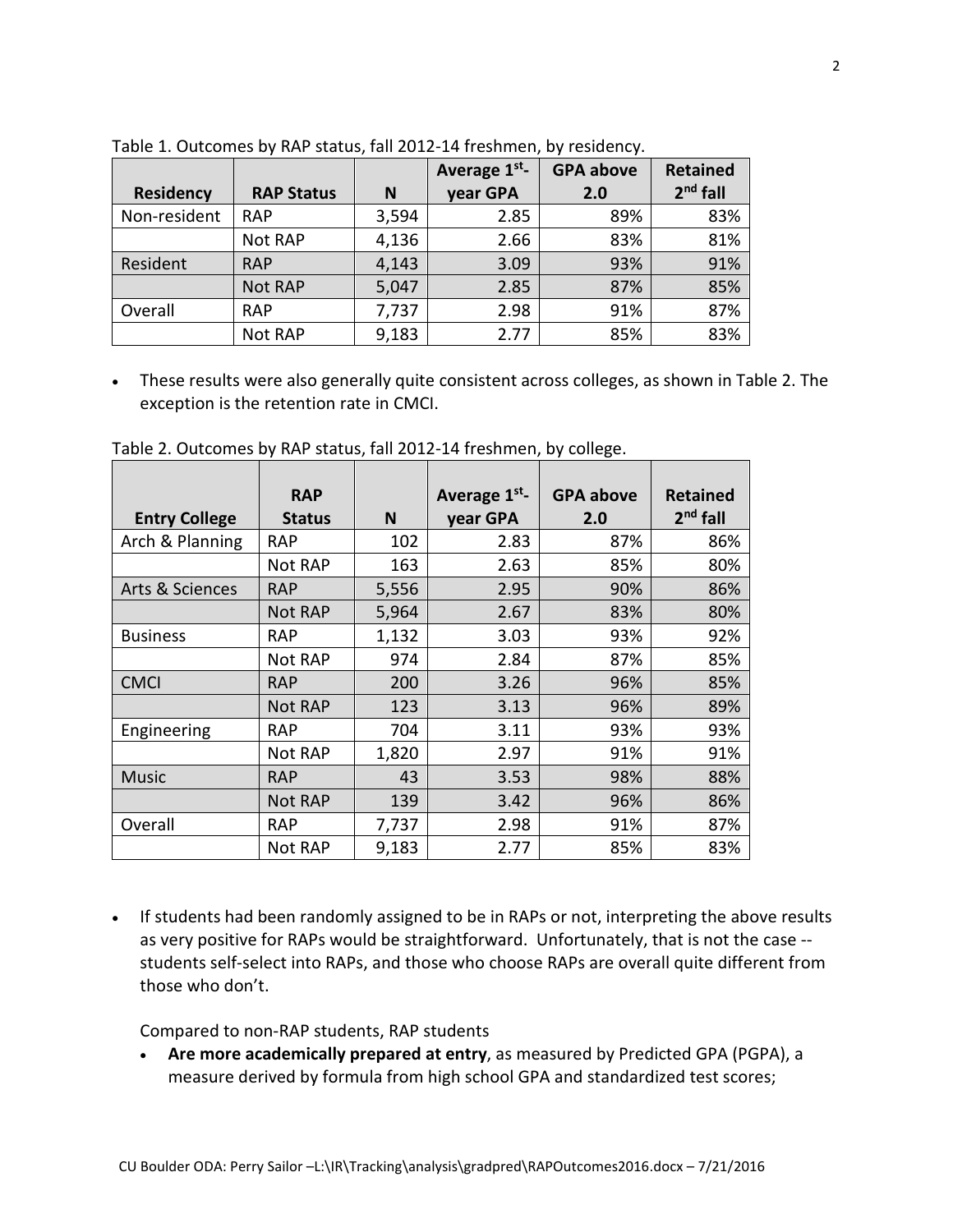- **Have a higher level of financial resources**, as measured by their Expected Family Contribution to their education, which was categorized into 5 levels. RAP students were much less likely to be in the lowest 2 resource categories;
- **Are earlier to apply, be admitted, and confirm their intent to enroll by paying an admissions deposit.** We measure time by week in a 52-week admissions cycle. On the average, RAP students applied 2 weeks earlier, were admitted nearly 2.5 weeks earlier, and confirmed more than 3 weeks earlier than RAP students.
- All of these factors are statistically related to academic success, regardless of RAP participation.
- Anecdotally, we have learned that many students choose RAPs not for academic reasons, but based on location – many of the RAP dorms are in central campus locations seen as more desirable. This may partially explain the tendency for RAP students to have applied, been admitted, and confirmed earlier than non-RAP students, and also why they have better high school grades and test scores. The early-admitted students tend to have stronger academic credentials, and they also have the opportunity to confirm first. In addition, students with more financial resources are likely to be in a position to pay admission and housing deposits earlier. These early-admitted and early-confirming students get the first opportunity at RAP housing, and they fill it up, leaving lateradmitted and confirming students for non-RAP housing.
- In an attempt to ascertain the relationship between RAP participation and academic success while controlling for these pre-existing differences, we used regression techniques, the SAS General Linear Models (GLM) procedure for assessing first-year GPA, and the Logistic procedure for the dichotomous outcomes of having a GPA above 2.0 and retention to the  $2^{nd}$  fall.
- We entered PGPA, financial resources category, residency, entry college, and week admitted into the GLM procedure, and produced an expected GPA for each student. We did the same using Logistic, to produce the probability of a GPA above 2.0 and probability of retention. We then compared these to actual GPA and retention, and produced a residual. Average residuals for RAP and non-RAP students were then calculated.
- Average residuals for RAP vs. non-RAP students are shown below in Table 3. These can be interpreted as differences between RAP and non-RAP students, after accounting for differences in academic preparation, financial resources, residency, entry college, and week admitted.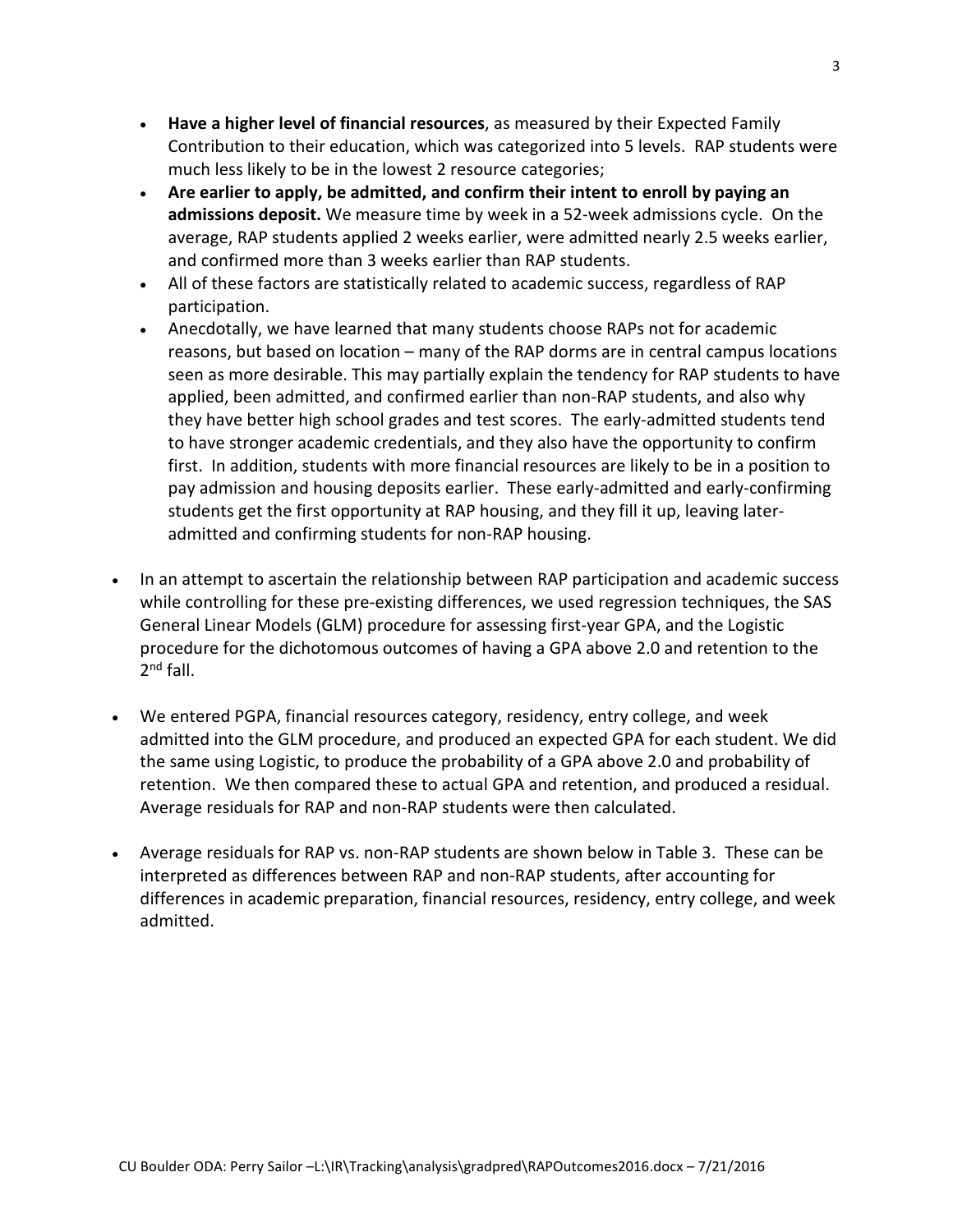|                   |        | Average 1st <sub>-</sub><br>year GPA | <b>Actual minus</b><br>predicted<br>probability of | <b>Actual minus</b><br>predicted<br>probability of<br>retention to 2nd |
|-------------------|--------|--------------------------------------|----------------------------------------------------|------------------------------------------------------------------------|
| <b>RAP Status</b> | N      | residual                             | GPA above 2.0                                      | fall                                                                   |
| <b>RAP</b>        | 7,737  | $+.06$                               | $+.02$                                             | $+.02$                                                                 |
| Not RAP           | 9,183  | $-.05$                               | $-.02$                                             | $-.01$                                                                 |
| Overall           | 16,920 | .00                                  | .00                                                | .00                                                                    |

Table 3. Actual vs. predicted academic outcomes, summer/fall 2012-14 freshmen.

- **After accounting for pre-existing differences between them, compared to non-RAP students the RAP students had a first year GPA that was 0.11 points higher, a probability of a GPA above 2.0 that was 4 percentage points higher, and a 2nd-fall retention rate that was 3 percentage points higher.**
- Outcomes by individual RAP are shown below in Table 4. With few exceptions, students in all RAPs had better outcomes than predicted.

|                             |       | Average<br>$1st$ -year<br><b>GPA</b> | <b>Actual</b><br>minus<br>predicted<br>probability<br>of GPA | <b>Actual</b><br>minus<br>predicted<br>probability<br>of retention |
|-----------------------------|-------|--------------------------------------|--------------------------------------------------------------|--------------------------------------------------------------------|
| <b>RAP</b>                  | N     | residual                             | above 2.0                                                    | to 2 <sup>nd</sup> fall                                            |
| <b>Baker</b>                | 1,169 | $+.05$                               | $+.01$                                                       | $+.03$                                                             |
| Communication               | 499   | $+.07$                               | $+.01$                                                       | $-.01$                                                             |
| Engin Honors (Andrews Hall) | 343   | $+.12$                               | $+.03$                                                       | $+.03$                                                             |
| Farrand                     | 1,071 | $+.07$                               | $+.02$                                                       | $+.02$                                                             |
| <b>Global Engineering</b>   | 69    | $+.09$                               | $+.01$                                                       | $+.05$                                                             |
| <b>Global Studies</b>       | 540   | $+.06$                               | .00                                                          | $-.01$                                                             |
| <b>Health Professions</b>   | 495   | $-.05$                               | $-.01$                                                       | $-.01$                                                             |
| <b>Honors</b>               | 776   | $+.08$                               | $+.02$                                                       | $+.02$                                                             |
| Leadership                  | 239   | $+.01$                               | $-.02$                                                       | $-.05$                                                             |
| Leeds                       | 384   | $+.04$                               | $+.01$                                                       | $+.02$                                                             |
| Libby                       | 942   | $+.11$                               | $+.05$                                                       | $+.03$                                                             |
| Sewall                      | 852   | $+.06$                               | $+.03$                                                       | $+.03$                                                             |
| SSI/SEEDS                   | 124   | $+.12$                               | $+.01$                                                       | $+.03$                                                             |
| Sustainable By Design       | 234   | $+.02$                               | .00                                                          | .00                                                                |
| No RAP                      | 9,183 | $-.05$                               | $-.02$                                                       | $-.01$                                                             |

Table 4. Actual vs. predicted outcomes by individual RAP.